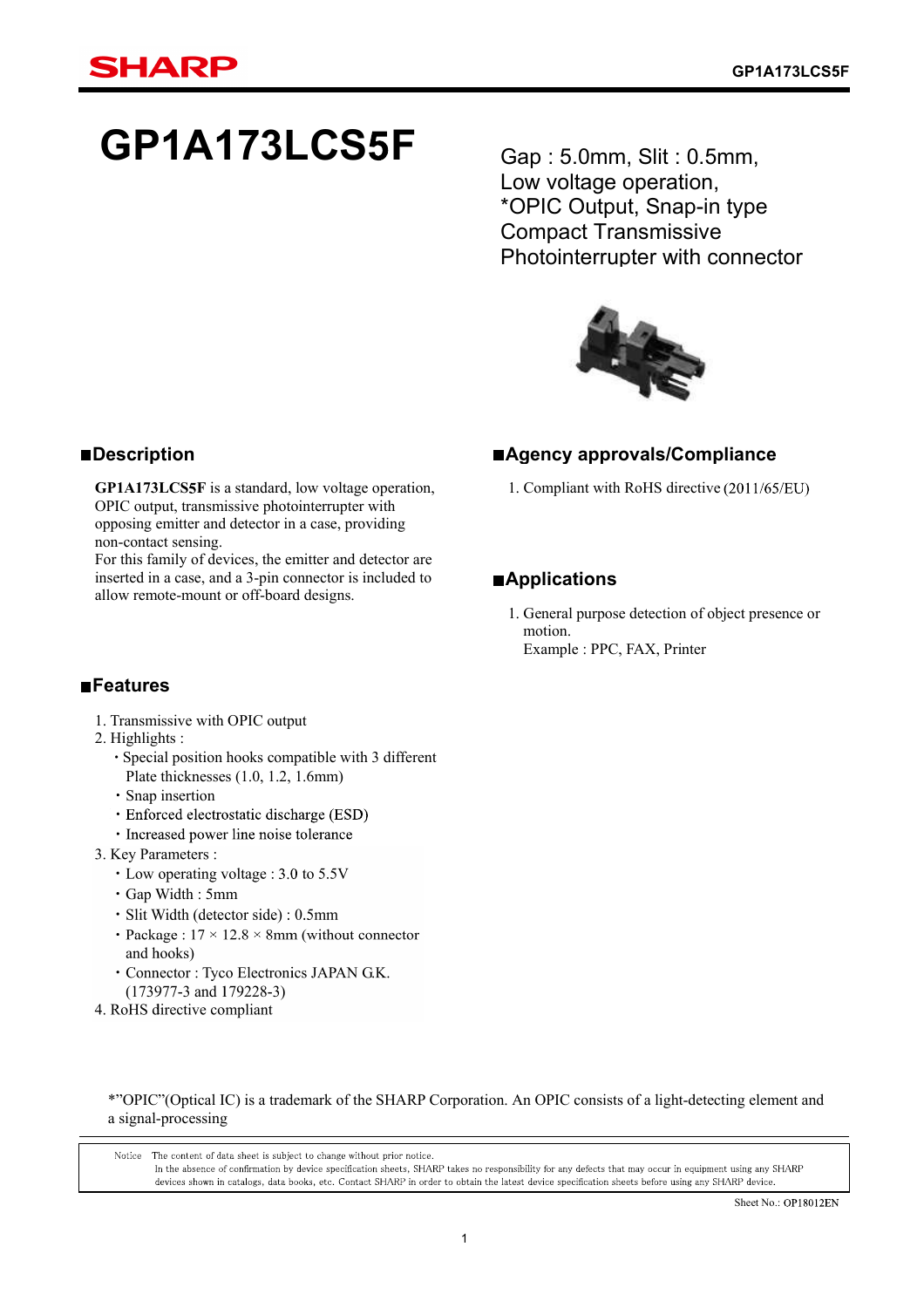### SHARP

### **Internal Connection Diagram**



**Outline** Drawing No. CY15335i02 Unit : 1/1 mm

- Note) 1. Unspecified tolerance shall be followed the list below.
	- 2. Dimensions in parenthesis are shown for reference.
	- 3. Coupling and contact : CT receptacle connector
	- (173977-3 and 179228-3) by Tyco Electronics Japan G.K. 4. Date code
		- Y : Year (2013 : 3) Last digit of prod. Year
		- $M : \text{Month } (1 \sim 9, X, Y, Z)$
		- D : Date ( $1 \sim 9$ , Please refer to a right list other than it.)

| Dimension                   | Tolerance    |
|-----------------------------|--------------|
| less than $5.0$             | $\pm 0.15$   |
| 5.0 or more, less than 15.0 | $\pm 0.2$    |
| $15.0$ or more              | $+0^{\circ}$ |



| Date | 10 | 11 | 12 | 13 | 14 |
|------|----|----|----|----|----|
| Code | А  | B  | C  | D  | E  |
| Date | 15 | 16 | 17 | 18 | 19 |
| Code | F  | G  | Н  |    | K  |
| Date | 20 | 21 | 22 | 23 | 24 |
| Code | M  | N  | О  | P  | R  |
| Date | 25 | 26 | 27 | 28 | 29 |
| Code | S  | T  | U  | W  | Х  |
| Date | 30 | 31 |    |    |    |
| Code | v  | Ζ  |    |    |    |



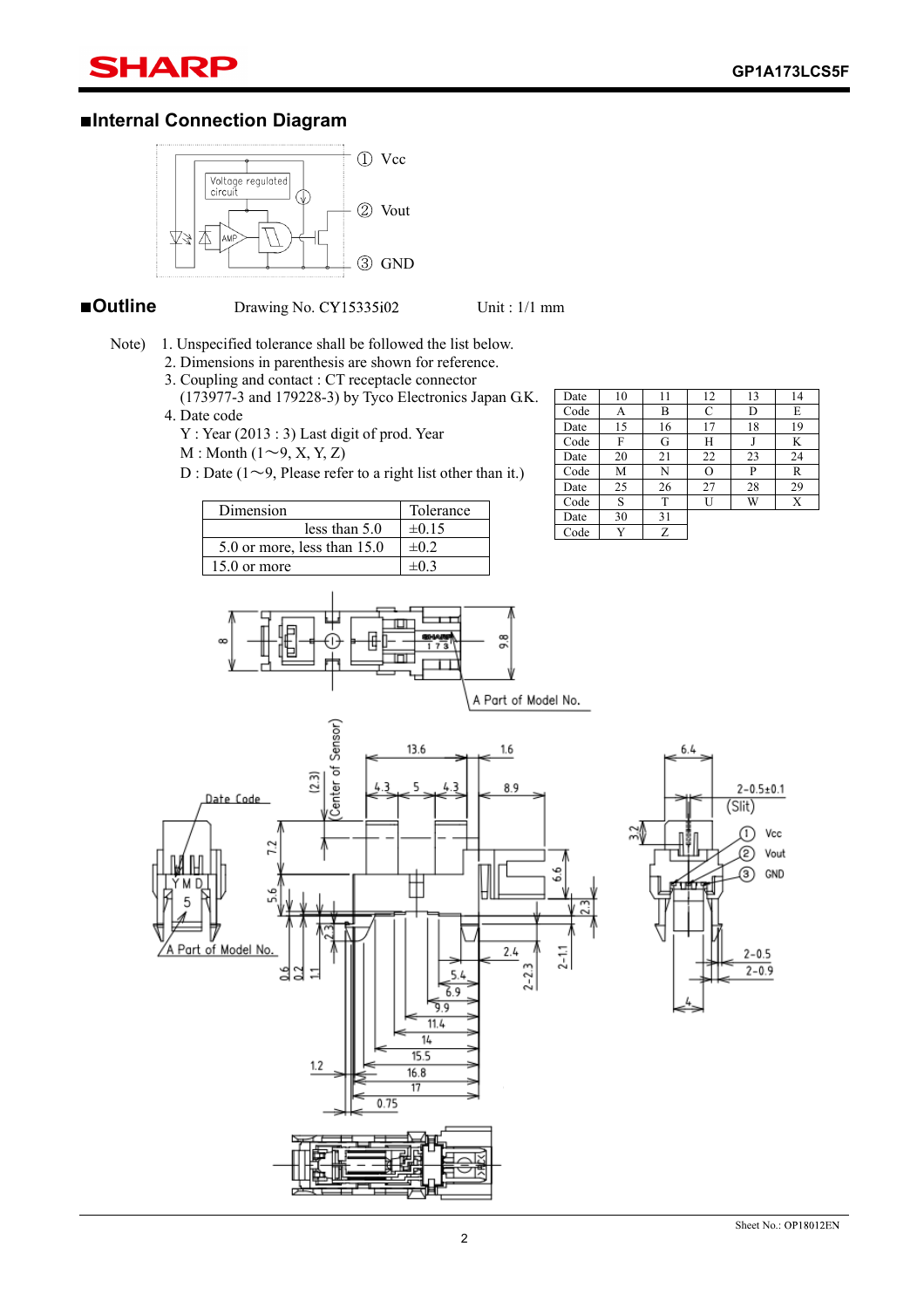### **Absolute maximum ratings**

|                       |                                     |                                                                                                                                                                                                                                |                 | $Ta=25^{\circ}C$                                |
|-----------------------|-------------------------------------|--------------------------------------------------------------------------------------------------------------------------------------------------------------------------------------------------------------------------------|-----------------|-------------------------------------------------|
| Parameter             | Symbol                              | Rating                                                                                                                                                                                                                         | Unit            | Remark                                          |
| Supply voltage        | Vcc                                 | $-0.5$ to $+6$                                                                                                                                                                                                                 | V               |                                                 |
| Output voltage        | Vout                                | $-0.5$ to $+6$                                                                                                                                                                                                                 | V               | Output transistor between collector and emitter |
| Output current        | $I_{OL}$                            | 8                                                                                                                                                                                                                              | mA              | Output transistor collector current *1          |
| Operating temperature | Topr                                | $-30$ to $+95$                                                                                                                                                                                                                 | $\rm ^{\circ}C$ | The connector should be plugged in/out          |
| Storage temperature   | Tstg                                | $-40$ to $+100$                                                                                                                                                                                                                | $\rm ^{\circ}C$ | at normal temperature.                          |
|                       | the contract of the contract of the | the state of the state of the state of the state of the state of the state of the state of the state of the state of the state of the state of the state of the state of the state of the state of the state of the state of t |                 |                                                 |

\*1 Fig.1 shows output current vs. ambient temperature.

### **Electro-optical Characteristics**

|                           |                            |               |                      |         | $Vcc=5V$ , Ta= $25^{\circ}C$                    |
|---------------------------|----------------------------|---------------|----------------------|---------|-------------------------------------------------|
| Parameter                 |                            | Symbol        | Rating               | Unit    | Conditions                                      |
| Current consumption       |                            | $I_{\rm CCL}$ | 16.5 MAX.            | mA      | Light beam uninterrupted                        |
| Low level output voltage  |                            | $V_{OL}$      | $0.35$ MAX           | V       | Light beam uninterrupted<br>$I_{\Omega I}$ =4mA |
| Current consumption       |                            | $I_{\rm CCH}$ | 16.5 MAX             | mA      | Light beam interrupted                          |
| High level output voltage |                            | $V_{OH}$      | $Vec \times 0.9$ MIN | V       | Light beam interrupted<br>$R_{I} = 10k\Omega$   |
| Operating voltage         |                            | Vcc           | 3.0 to 5.5           | V       |                                                 |
| Response                  | Min. interrupted<br>time   | $t_{\rm H}$   | 166 MIN              | $\mu$ s |                                                 |
| characteristics           | Min. uninterrupted<br>time | $t_L$         | 166 MIN              | $\mu$ s | $R_I = 4.7k\Omega$                              |

### **Detection position characteristics**

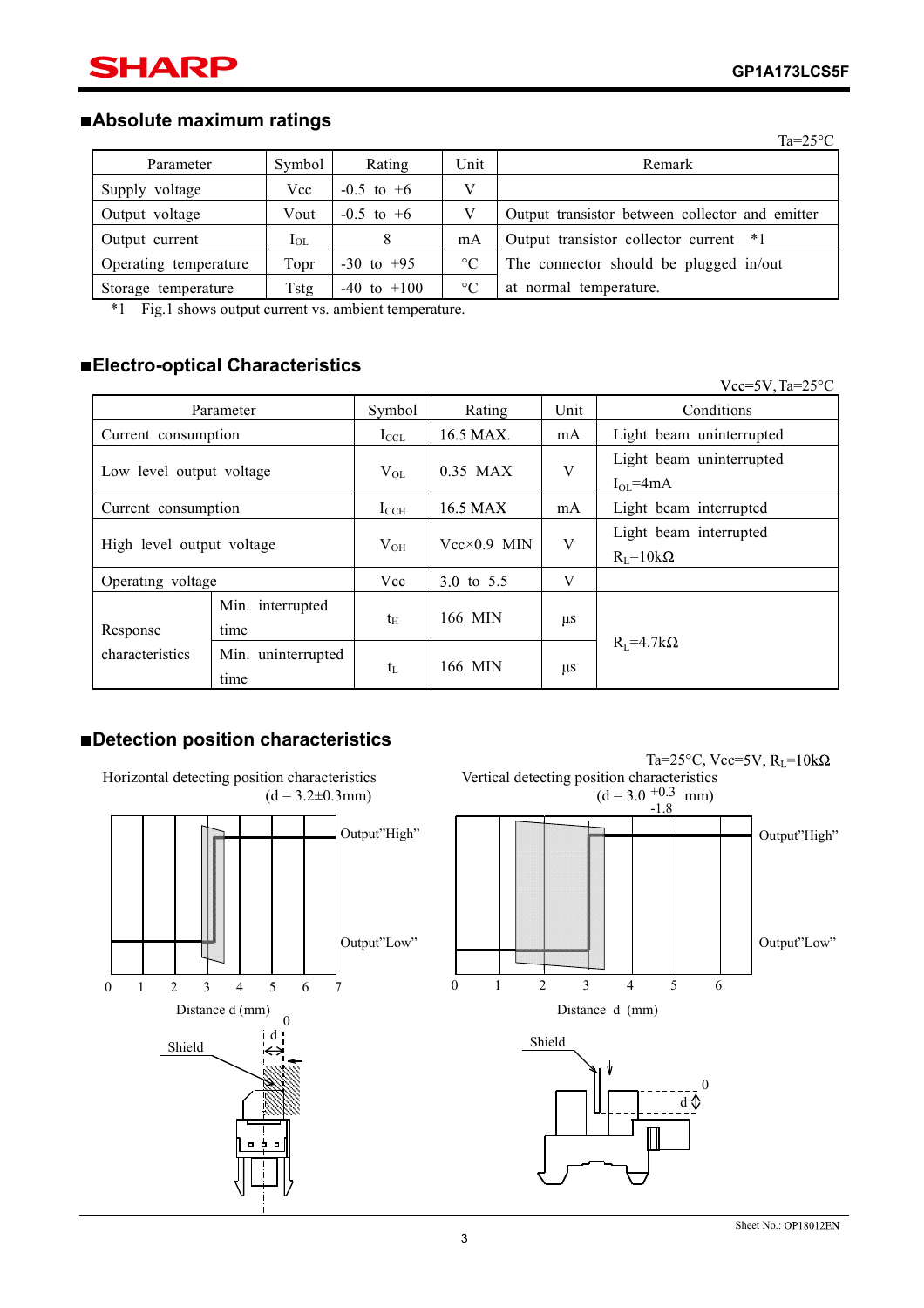

Fig.1 Output current vs. ambient temperature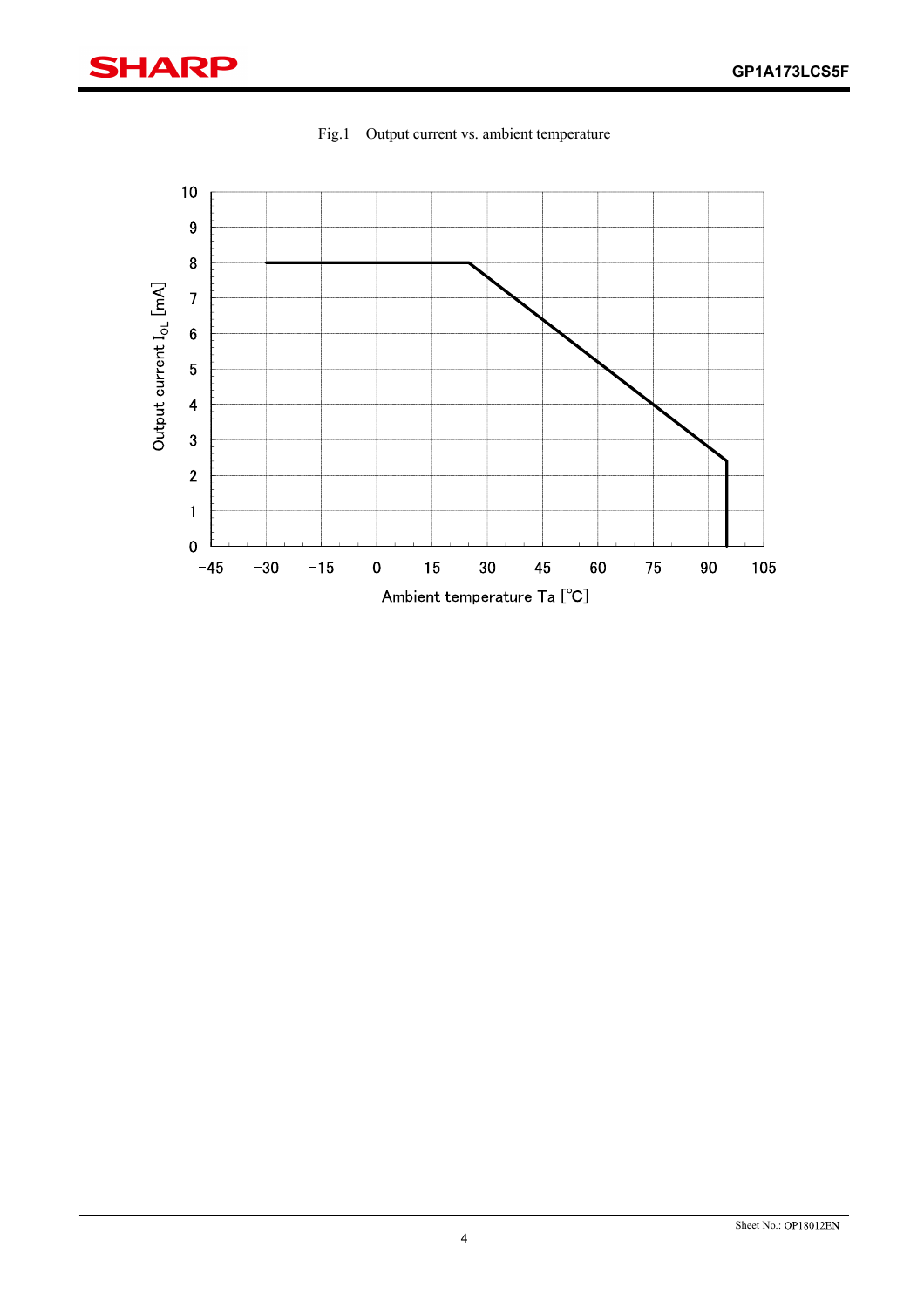### SHARP

### **Supplements**

- ODS materials
	- This product shall not contain the following materials.

Also, the following materials shall not be used in the production process for this product.

Materials for ODS : CFC<sub>S</sub>, Halon, Carbon tetrachloride 1.1.1-Trichloroethane (Methyl chloroform)

Specified brominated flame retardants

Specified brominated flame retardants (PBB and PBDE) are not used in this device at all.

Compliance with each regulation 1) The RoHS directive $(2011/65/EU)$ 

This product complies with the RoHS directive $(2011/65/EU)$ . Object substances: mercury, lead, cadmium, hexavalent chromium, polybrominated biphenyls (PBB) and polybrominated diphenyl ethers (PBDE)

2) Content of six substances specified in Management Methods for Control of Pollution Caused by Electronic Information Products Regulation (Chinese: 电子信息产品污染控制管理办法).

| Marking Styles for the Natiles and Contents of the Hazardous Substances |              |                 |                 |                                       |                                      |                                             |
|-------------------------------------------------------------------------|--------------|-----------------|-----------------|---------------------------------------|--------------------------------------|---------------------------------------------|
|                                                                         |              |                 |                 | Hazardous Substances                  |                                      |                                             |
| Category                                                                | Lead<br>(Pb) | Mercury<br>(Hg) | Cadmium<br>(Cd) | Hexavalent<br>chromium<br>$(Cr^{6+})$ | Polybrominated<br>biphenyls<br>(PBB) | Polybrominated<br>diphenyl ethers<br>(PBDE) |
| photointerrupter                                                        |              |                 |                 |                                       |                                      |                                             |

Toxic and hazardous substances

This table is prepared in accordance with the provisions of SJ/T 11364.

 $\circ$ : Indicates that said hazardous substance contained in all of the homogeneous materials for this part is below the limit requirement of GB/T 26572

• Product mass: Approx. 1.0g

•Country of origin : China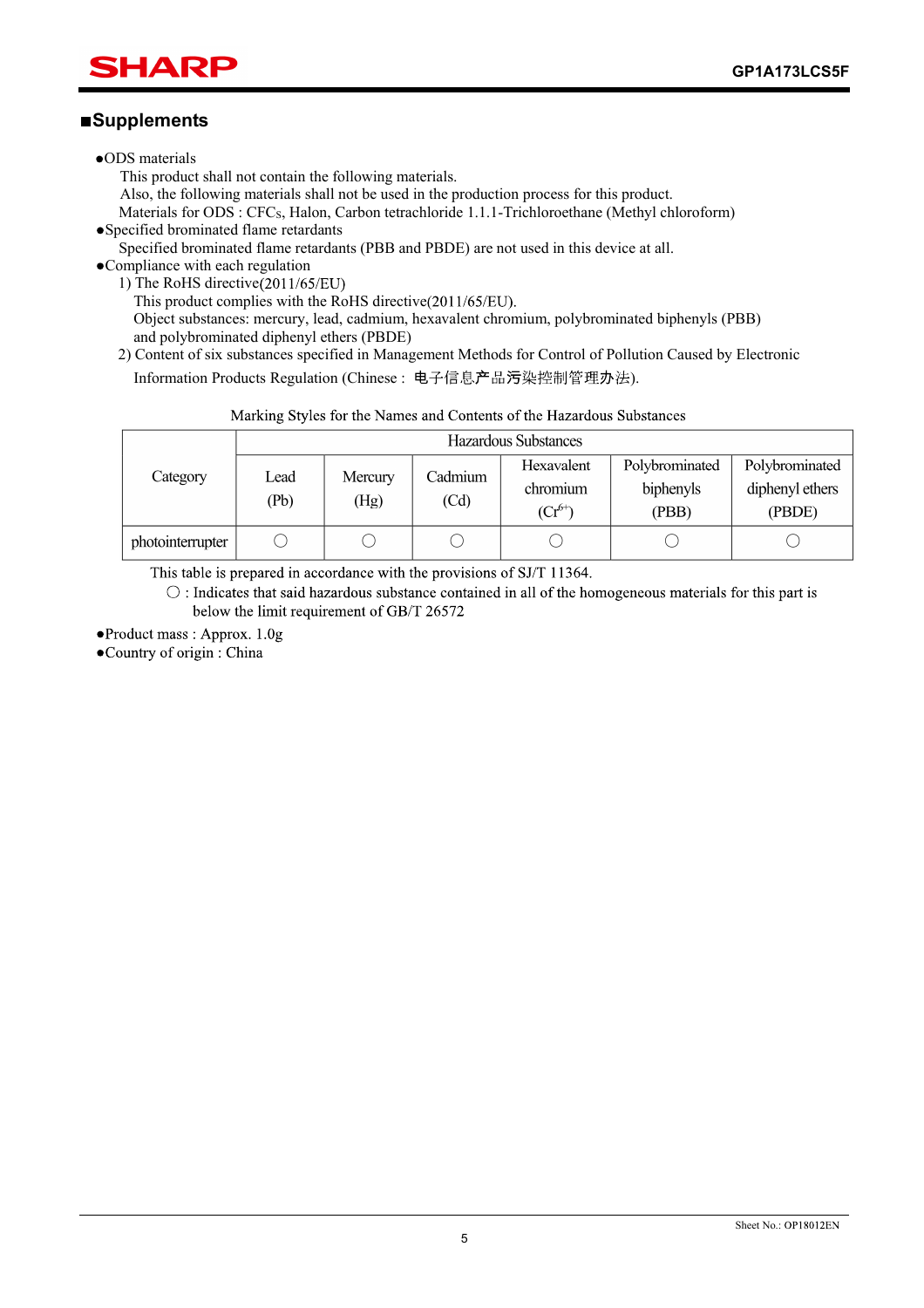## HAR

### **Notes**

Truth Table (In case of external addition pull-up resistance to Vout terminal)

| Light beam    | Output |
|---------------|--------|
| Interrupted   | High   |
| Uninterrupted | Low    |

Power supply line

In order to stabilize power supply line, connect a by-pass capacitor of more than  $0.01$ <sub>u</sub>F between Vcc and GND near the device.

Opaque board

Opaque board shall be installed at place 4mm or more from the top of elements. (Example)



In case opaque board is the material with an low light blocking effect, There is a possibility of malfunctioning because the light of LED transmits the opaque board. When you design the opaque board, please note transmittance of infrared rays wave length (950nm) and the thickness of the opaque board.

And, please adjust the amount of transmitted light to 0.1% or less.

**•Cleaning** 

Please don't carry out immersion cleaning or ultrasonic cleaning to avoid keeping solvent inside case of this device. Washing material

Dust and stain shall clean by air blow, or shall clean by soft cloth soaked in washing materials. And washing material to clean shall be used the below materials only.

Ethyl alcohol, Methyl alcohol, Isopropyl alcohol

Connector connection

For the electrical connection to the connector terminal, please certainly use the connector specified in this specifications.

Please avoid the connection by the soldering or welding which may damage the main body of the device, and also avoid the contact by the clip and so on which may cause the malfunction by the contact failure. Please avoid the use condition that t it always occurs he vibration

in the spot where the connector fits in by the resonance of the sensor and the harness.

It may cause the malfunction of the contact failure.

Put-in and pull-out of connector

The connection other than to the correct connection direction, forcing-into, and the pulling-out diagonally (if being not put-in and pulled-out straight) may deform or break the connector terminal and/or housing, which may cause the unusable state of the device.

Interference light

Because the upper, bottom and "Date Code" side are not covered by outer case, please do not use this device under ambient light circumstances including infrared component.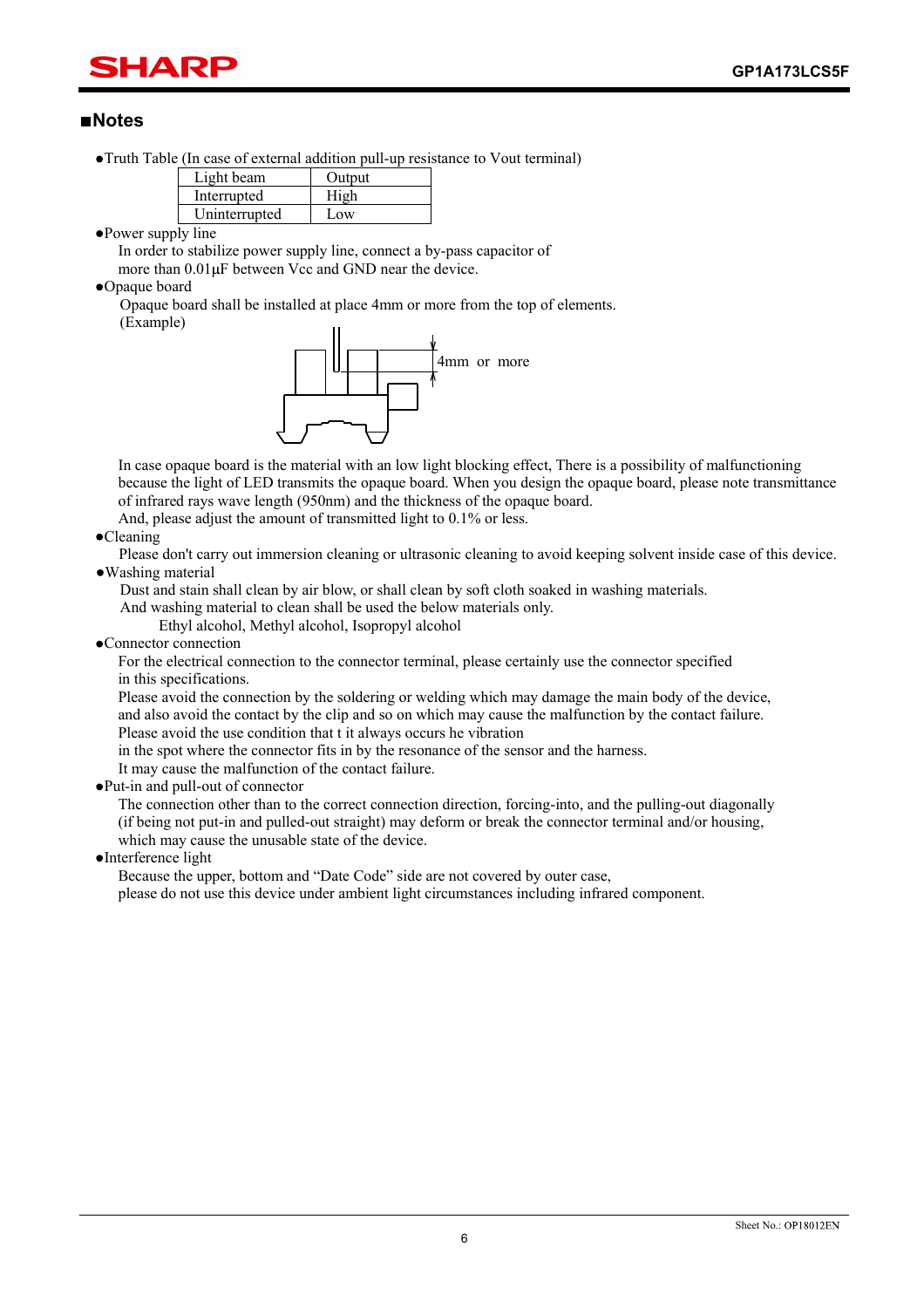

### **Recommended Installation Hole drawing** Unit: 1/1mm

 $(Drawing No. CY15335i06)$ 

- \*1 We recommend to fix GP1A173LCS3F at punching side on the fixing plate (metal plate).
- \*2 Please decide the final dimensions at your side after confirmation by the actual applications, Because mounting efficiency and mounted stabilization are dependent on mounting plate corner-R and punched state.
- \*3 Tolerance shall be  $\pm 0.1$ mm
- \*4 Please don't hold connector area but sensor area when fitting in or putting out on the metal plate.

Normal mounting type



#### Irregular mounting protection type

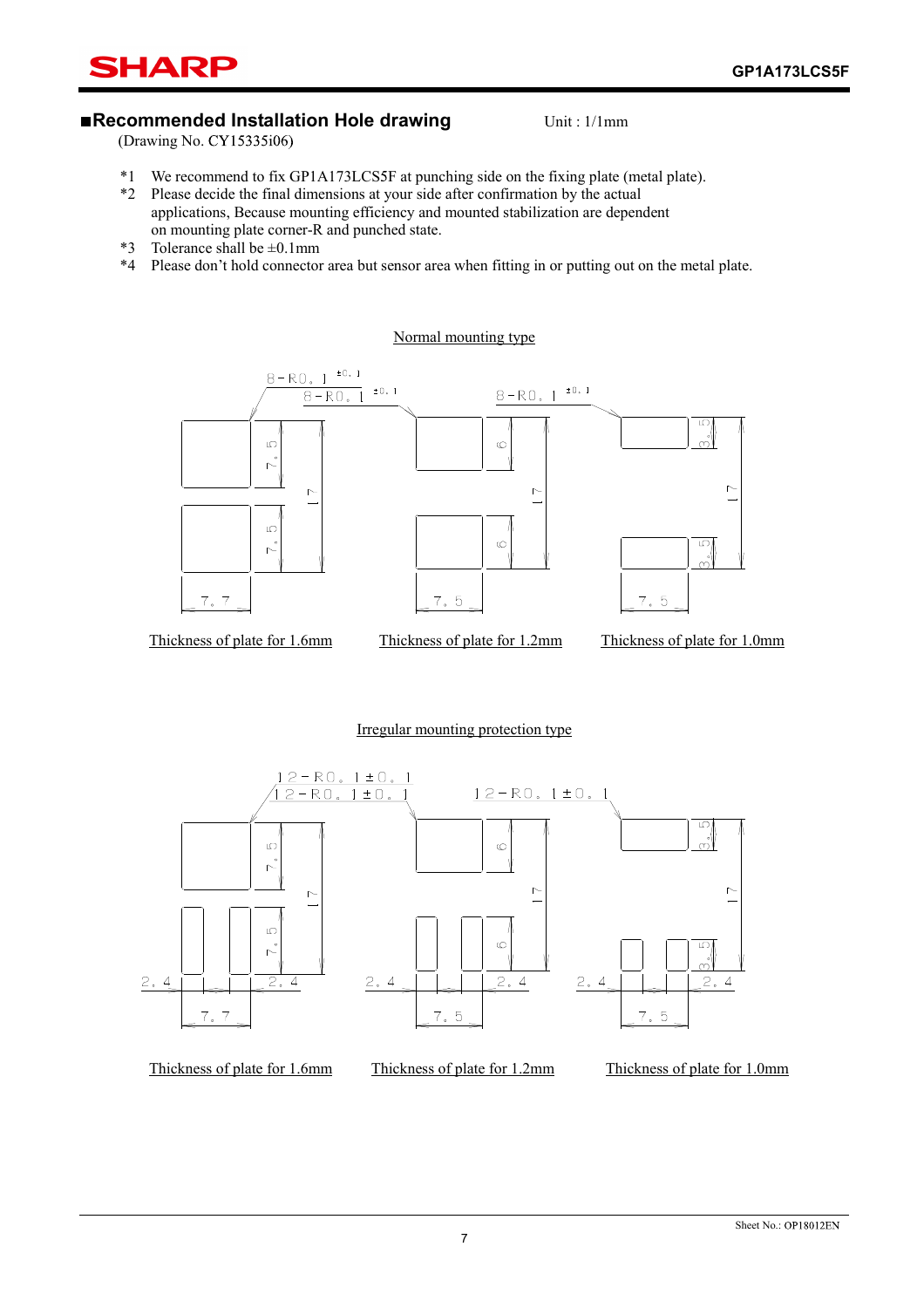## **SHARP**

### **Parts**

This product uses the below parts.

• Light detector (Quantity : 1)

(Using a silicon photodiode as light detecting portion, and a bipolar IC as signal processing circuit.)

| Type       | Maximum sensitivity | Sensitivity     | Response time |
|------------|---------------------|-----------------|---------------|
|            | wavelength (nm)     | wavelength (nm) | (µs)          |
| Photodiode | 900                 | 400 to 1200     |               |

 $\bullet$  Light emitter (Quantity : 1)

| Type                                               | Material | Maximum light emitting<br>wavelength (nm) | I/O Frequency<br>(MHz) |
|----------------------------------------------------|----------|-------------------------------------------|------------------------|
| Infrared light<br>emitting diode<br>(non-coherent) | GaAs     | 950                                       | 0.3                    |

#### • Material

| Case                      | Lead flame     |
|---------------------------|----------------|
| Black polycarbonate resin | Copper Alloy   |
| $(UL 94V-0)$              | (With plating) |

• Others

This product shall not be radiation flux proof.

The laser oscillator is not equipped on this product.

The terminals are covered with Tin Plating (more than 99.99%).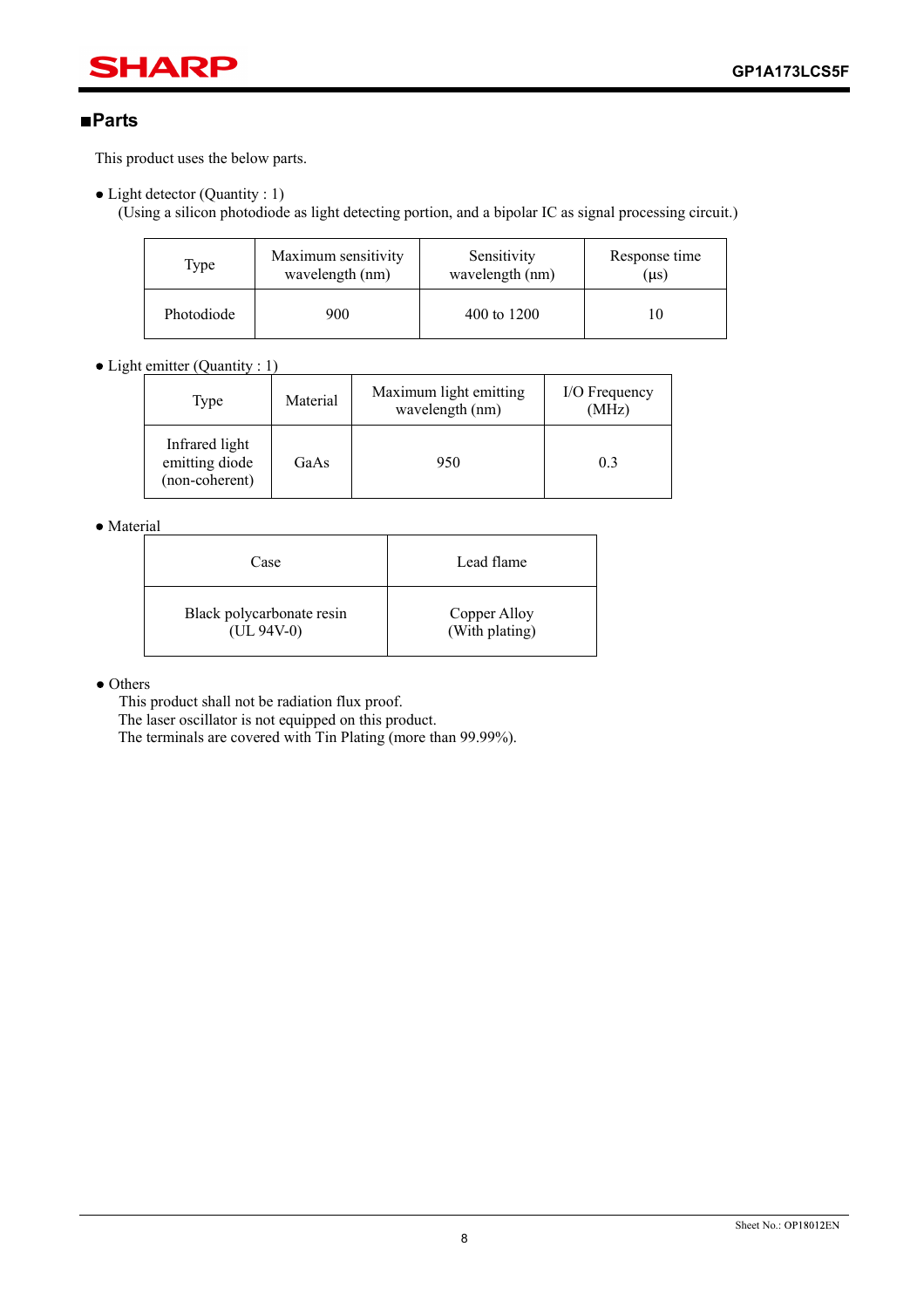### SHARI

### **Packing specification**

Package



 $<$ Fig 1>



 $<$ Fig 2>



| No. | Name         | Material             | Quantity |
|-----|--------------|----------------------|----------|
|     | Packing case | Corrugated cardboard | 1/1000   |
|     | Pad          | Corrugated cardboard | 6/1000   |
| 3   | Frav         | Polystyrene          | 1/200    |
| 4   | Kraft tape   |                      |          |

Packing method

1) 5 products are put in 1 pocket.

The longer direction of the product is arranged in the arbitrary direction. 200 products are put in the tray. <Fig.1>

- 2) The pads are attached at the top and the bottom of the trays and also inserted between the trays. <Fig.2>
- 3) Seal packing case with Kraft tape. <Fig.3>

4) Indication items

The contents of the carton indication conforms to EIAJ C-3 and the following items are indicated. Model No., Internal production control name, Quantity, Packing date, Corporate name,

Country of origin <Fig.3>

(1000pcs. / packing case)

(Approximately 2.26kg / packing mass)